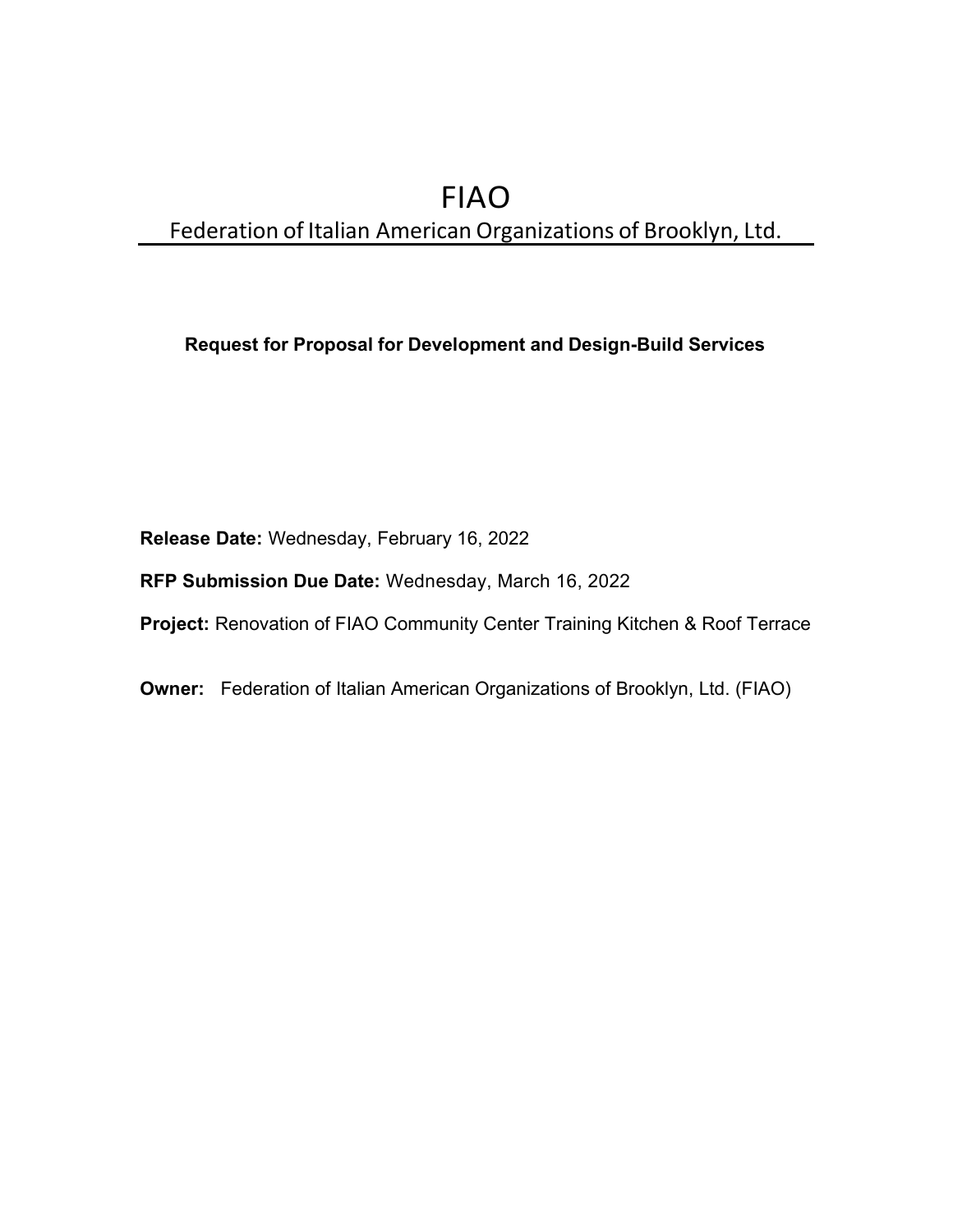Release Date: Wednesday, February 16, 2022

| <b>TABLE of CONTENTS</b> |                                    | Page |
|--------------------------|------------------------------------|------|
| 1.                       | Notice to Proposers                | 3    |
| 2.                       | <b>General Information</b>         | 4    |
| 3.                       | <b>Project Overview</b>            | 6    |
| 4.                       | <b>Qualification Requirements</b>  | 12   |
| 5.                       | <b>Proposal Content and Format</b> | 14   |
| 6.                       | <b>Proposal Submission</b>         | 16   |
| 7.                       | <b>Proposal Evaluation Process</b> | 18   |

# APPENDIX

- A. Insurance Requirements
- B. Price Matrix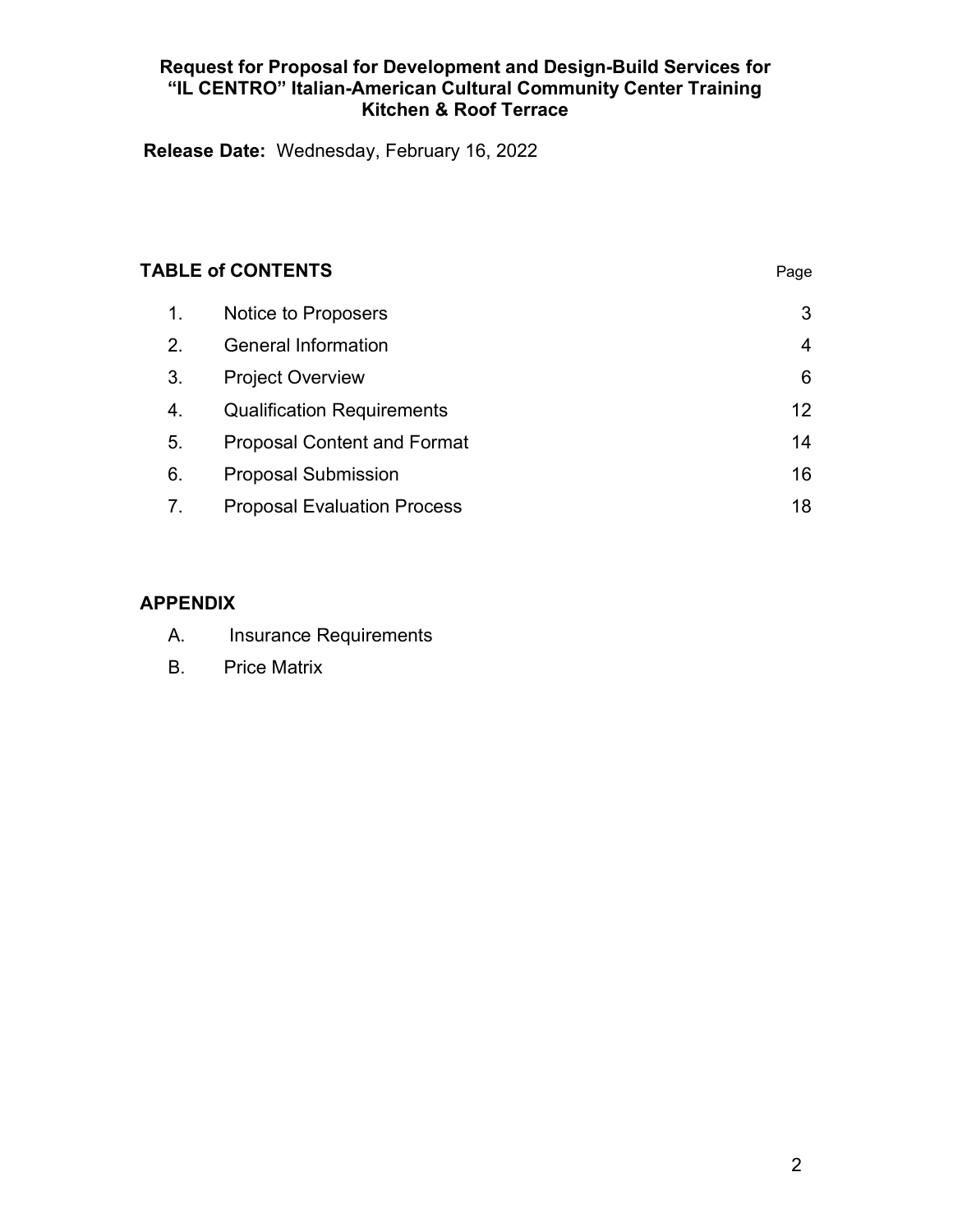Release Date: Wednesday, February 16, 2022

#### NOTICE TO PROPOSERS:

The Federation of Italian American Organizations of Brooklyn ("FIAO") intends to receive competitive sealed proposals from Proposers qualified to provide Architectural and Design services to renovate the Kitchen and Roof Terrace and to extend the Elevator to the Roof of its Italian American Cultural Community Center in Brooklyn, NY.

The successful Proposer will develop the design, provide the construction documentation and assume full responsibility for the construction administration of taking the present pantry space into a fully functioning teaching kitchen, extend the elevator to the roof and renovate the roof terrace into an occupiable space, consistent with FIAO's program, inclusive of scope, schedule, and budget.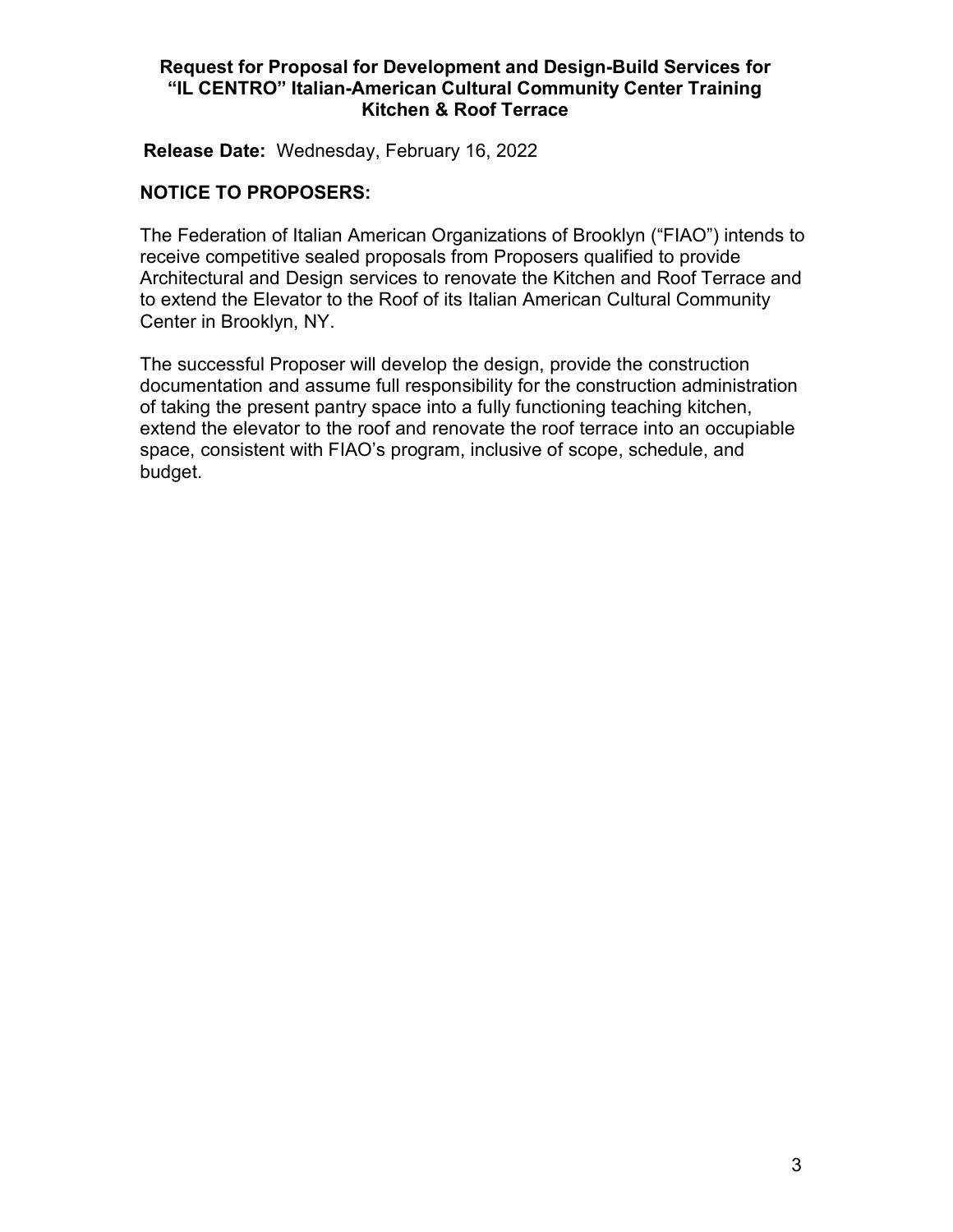Release Date: Wednesday, February 16, 2022

#### GENERAL INFORMATION:

#### Owner:

The Owner of this project is the Federation of Italian American Organizations of Brooklyn ("FIAO"). The New York City Economic Development Corporation (EDC), the Dormitory Authority of the State of New York (DASNY), and the FIAO funding is in-place to contract and complete the project. The contract will be with FIAO as well as management of the project.

#### Licenses:

All parties / persons / firms doing work on this project must be appropriately licensed as defined by New York State law to perform the task. The documents shall be sealed by the appropriate professional(s) as required by the AE licensing Board. The laws of the State of New York are applicable to this project. The contractor and subcontractors shall be licensed as required by the New York Contractors Licensing Board.

#### Codes:

State adopted Building Codes, ADA requirements, and other codes are applicable to this project.

#### Documents:

Documents will be available in both electronic format and hard copy. Electronic documents shall be available on the website. Electronic documents will be in .PDF format or MS Word or Excel. Each firm is expected to have the ability to transmit and receive electronic information via e-mail. RFP documents and digital files are available at: https://fiaobrooklyn.org/rfp-ads/

#### Inspection:

FIAO shall have the right to inspect work either with its own personnel or with consultants. Any inspections by the Owner or its representatives will not relieve the Architectural team of their professional responsibilities and duties.

#### Questions:

Questions about any aspect of this RFP, or the project, shall be submitted in writing via e-mail to:

Rosalisa Licci & Joseph Rizzi, Project Coordinators – r.licci@fiaobrooklyn.org j.rizzi@fiaobrooklyn.org

Questions must be received at least 7 calendar days before the scheduled receipt of proposals.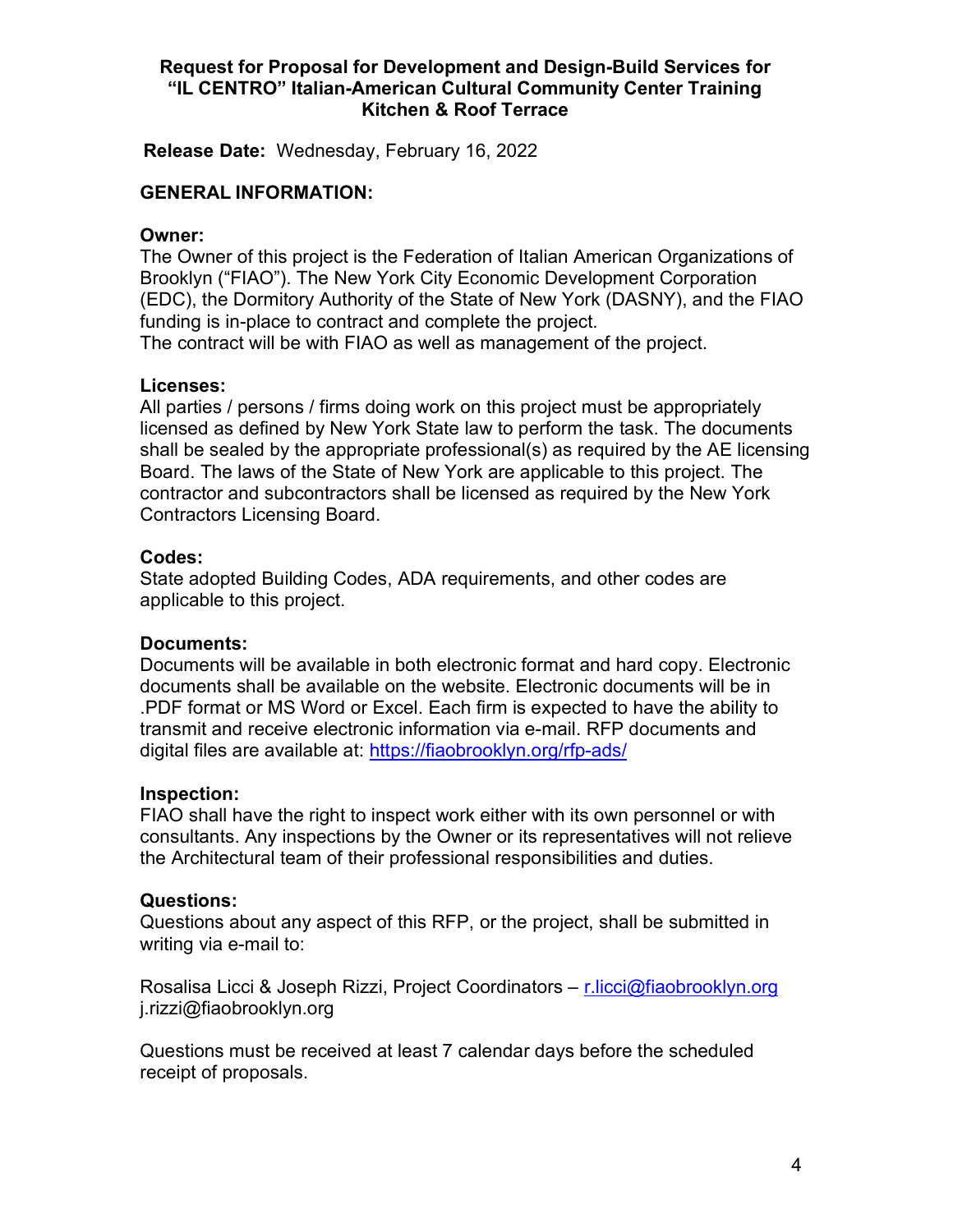Release Date: Wednesday, February 16, 2022

# Proposal Rejection/Acceptance:

FIAO reserves the unqualified right, in its sole and absolute discretion, a) to reject any and all Proposals; b) to undertake discussions and modifications with one or more Proposers and to proceed with that Proposal or modified Proposal, if any, which in its judgment will, under the circumstances, best serve FIAO's interest; and c) to waive any defects in any Proposal. No rights shall accrue to any Proposer unless and until a contract is awarded to a Proposer.

FIAO intends to accept a proposal, if it accepts any, within thirty (30) days after the due date of the Proposal. The acceptance of a Proposal will be announced only by mailing to or delivering at the office designated in the Proposal, a notice in writing specifically indicating such acceptance of the Proposal signed by an authorized representative on behalf of FIAO. Rejection of a Proposal will be only by either (a) a notice in writing specifically stating that the Proposal is rejected, signed by an authorized representative on behalf of FIAO and mailed to or delivered at the office designated in the Proposal, or (b) the omission of FIAO to accept a Proposal within thirty (30) days after the due date of the Proposals. No other act of FIAO shall constitute rejection of a Proposal.

Proposals shall be irrevocable for thirty (30) days after the due date of the Proposal.

#### Insurance:

Professional Liability and Construction Insurance coverage requirements are defined in the Appendix (Attachment "A").

# Form of Contract:

At time of award, FIAO and the selected Architectural Firm shall enter into a contract of which components of this RFP, the proposal and modified AIA document A141-2004 Contract documents shall be a part. The selected Architectural Firm will be under contract to supply both development and design build services to complete the project. The selected Architectural Firm is "at risk" for project scope, quality, price, schedule, and completion of all construction as set forth in the Contract Documents. The selected Architectural Firm will hold all trade contracts and trade supplier contracts. The contract will be based on a modified AIA document A141-2004.

# On-Site Observation:

FIAO may have a Construction Representative assigned to the project. Their primary task will be to attend the regular on-site construction meetings, receive pay requests, and assist with the project as appropriate.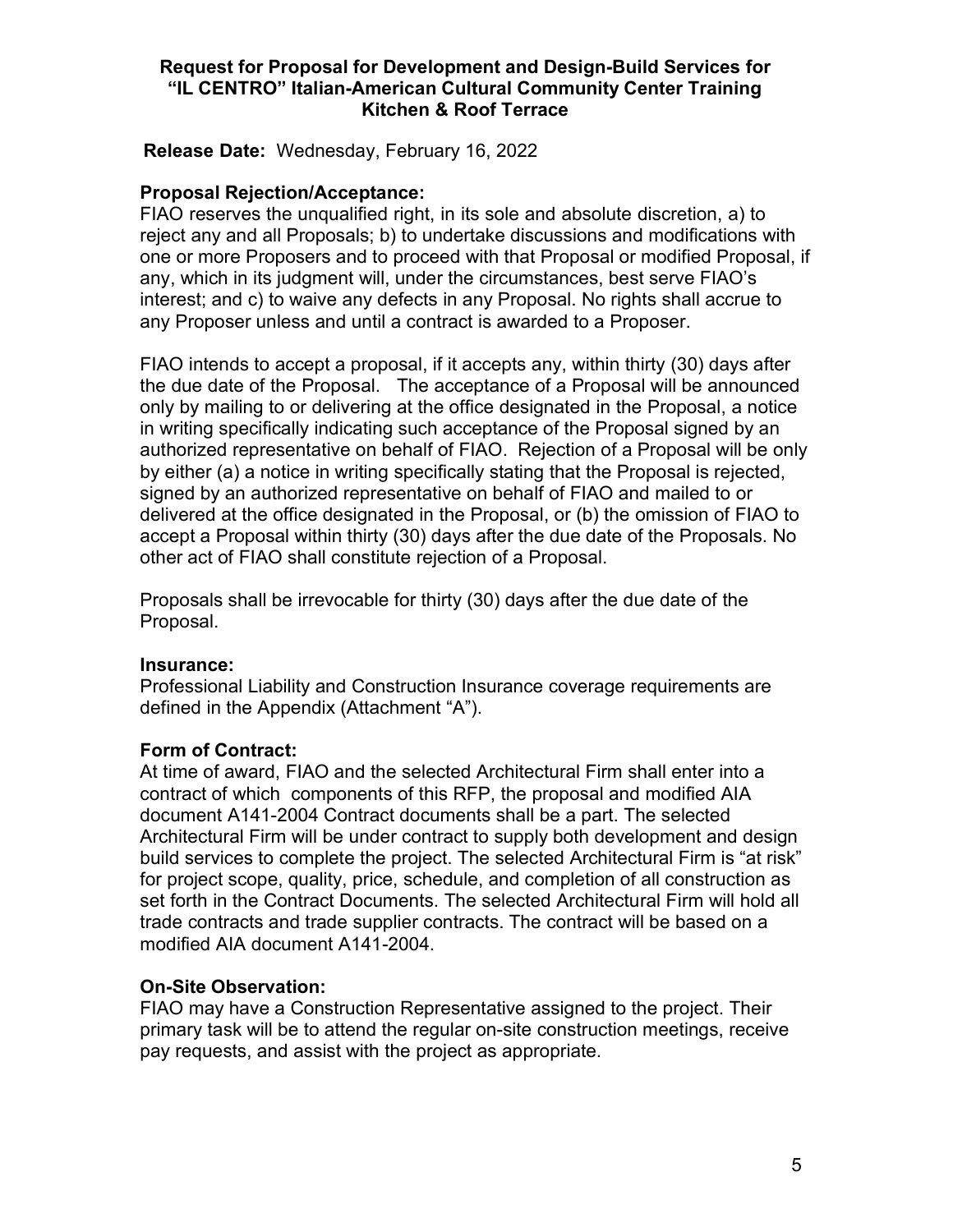Release Date: Wednesday, February 16, 2022 PROJECT OVERVIEW:

# FIAO Background:

The Federation of Italian American Organizations, commonly called FIAO, is a not-for-profit 501C3 charitable community service organization. Incorporated in 1976, its 45 member organizations are united in order to effectively deliver needed services from a broad-based membership. As a result, FIAO knows the needs of its community and enjoys an abiding trust and deep appreciation from the community

FIAO's programs provide a vast array of needed and critical services to all Brooklyn residents free of charge. Its professional staff and services are funded by contracts with the New York City Department of Youth and Community Services, the New York State Office of Addiction and Services, the New York City Department of Education through the After-School Corporation, the New York City Beacon School Program, as well as private donations, and volunteer workers. FIAO's crucial services include academic intervention for youth, educational enrichment, academic support, recreational activities, tutoring, arts and cultural activities, career education, pre-employment skills, counseling for academic and social competencies, family counseling, violence prevention, computer skills, GED preparation, ESL classes, language classes, music, art and dance classes, and multi-cultural education in its after-school sites and Beacon School. Other services include assistance in filing for citizenship, Medicaid, Medicare, Food Stamps, Public Assistance, Section 8, Heap, and Green Card renewal, and translations. Other FIAO administered community activities include the annual Columbus Day Parade and student Essay and Poster contests with a theme of racial and interfaith harmony, community clean-ups, public service announcements, Scholarships to HS graduates pursuing higher education, and neighborhood improvement events. For more than four decades, Federal/State/City leaders have recognized FIAO's outstanding services with public funding allocations and, more importantly, community residents know and count upon FIAO's work.

FIAO is led by an elected Board of Directors with a Board Chair, President, Vice-President, Secretary, and Treasurer. FIAO operates with more than 500 employees led by an Executive Director, Program Directors for each of its programs, a Finance officer, secretaries/bookkeepers, site workers, and a cadre of community volunteers. Each year, every FIAO program is audited by the appropriate City & State agencies to ensure that each funded contract is fiscally & operationally providing high quality services to targeted populations. Moreover, FIAO has a yearly comprehensive corporate audit internal as well as external performed by approved governmental firms. FIAO is proud of its 40 + years of consecutive highly rated audits, never receiving an adverse or negative rating.. Internal checks and balances are also in place, further ensuring the proper expenditure of funds and efficiency of operation.

In its continuous expansion of community services to meet the increasing social, cultural and educational needs of our multi-cultural community of Southern Brooklyn, FIAO opened in 2018 its 44,000 share feet Community Center, IL Centro, to thousands of residents. For more info log into www.fiaobrooklyn.org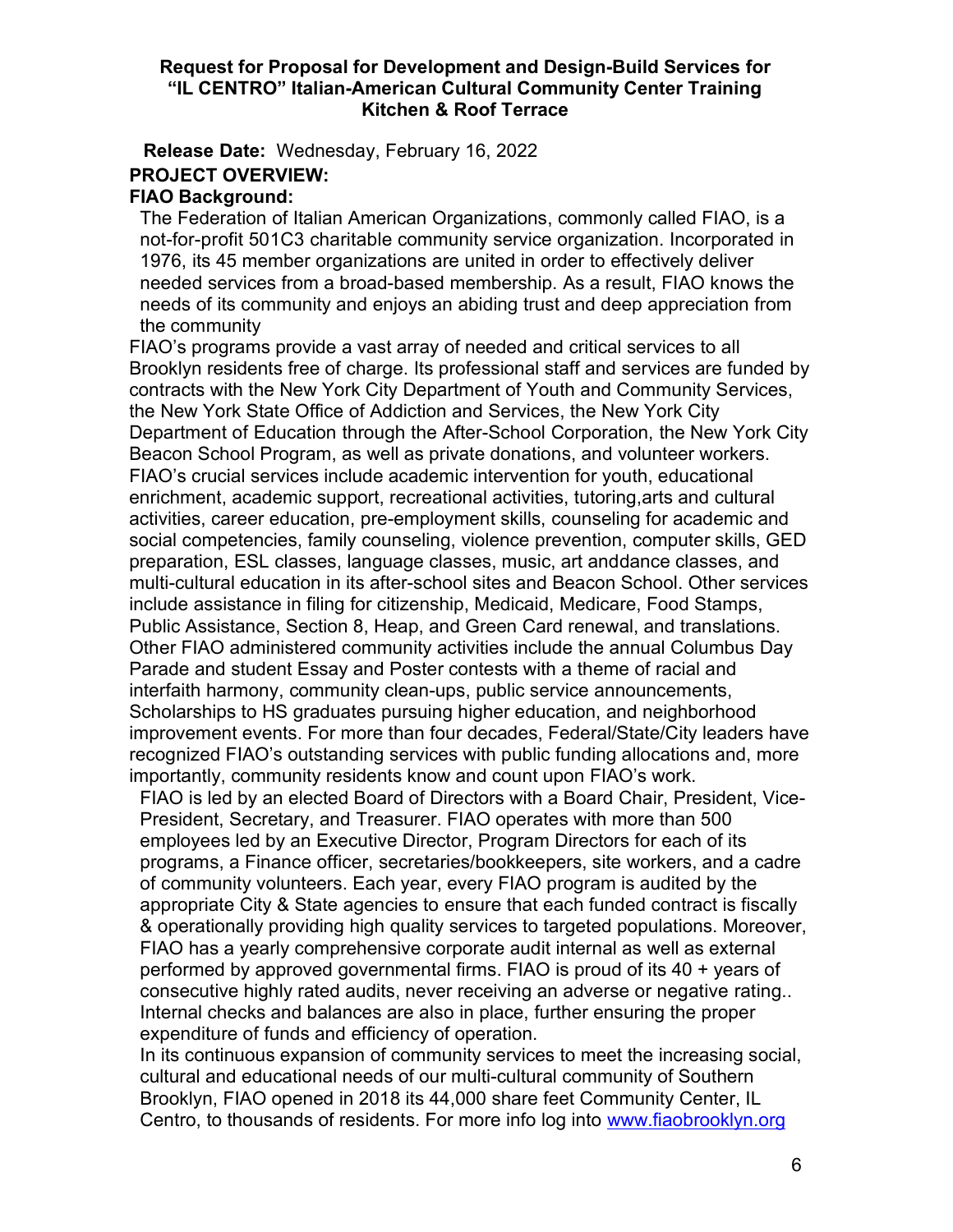Release Date: Wednesday, February 16, 2022

#### Project Purpose:

.

As southern Brooklyn grows in population, with the advent of Asian, Russian, Middle Eastern, and European immigrants, as well as an increase in senior citizens, the need for social, educational, and cultural services becomes more critical. Even with the challenges of COVID 19 and its subsequent variants, FIAO successfully continued to provide Social Services and counseling, after-school programs and IL Centro as a hub of mental, physical and social wellness to thousands of families and youth. In addition to our offices and schools, FIAO's Community Center regularly hosts 3,000 members with a multitude of health and wellness offerings. Its large meeting spaces for events, conferences, exhibitions, multi-cultural and multi-age celebrations as well as its panoramic swimming pool, its sports multipurpose gymnasium and fitness center have extraordinarily enriched the health and wellness of the community.

The renovation of the pantry, which is part of the large multi-purpose first floor space, into a **fully functional training kitchen** will greatly enhance the best of our diverse community as well as prepare all interested in embracing the culinary arts as an elite profession to pursue. Part of FIAO's mission is to prepare residents for employment, reduce the number of residents on public assistance, foster individual self-worth, and prepare residents to fully embrace participation in the community.

The renovation of the roof terrace and the extension of the elevator to the roof will enhance health and wellness offerings as well as create positive socialization for all residents. The result would be a richer, self-sufficient community that would contribute to the economic health of southern Brooklyn. Further, it would reduce crime, build stronger inter-cultural ties and improve the quality of life for all residents.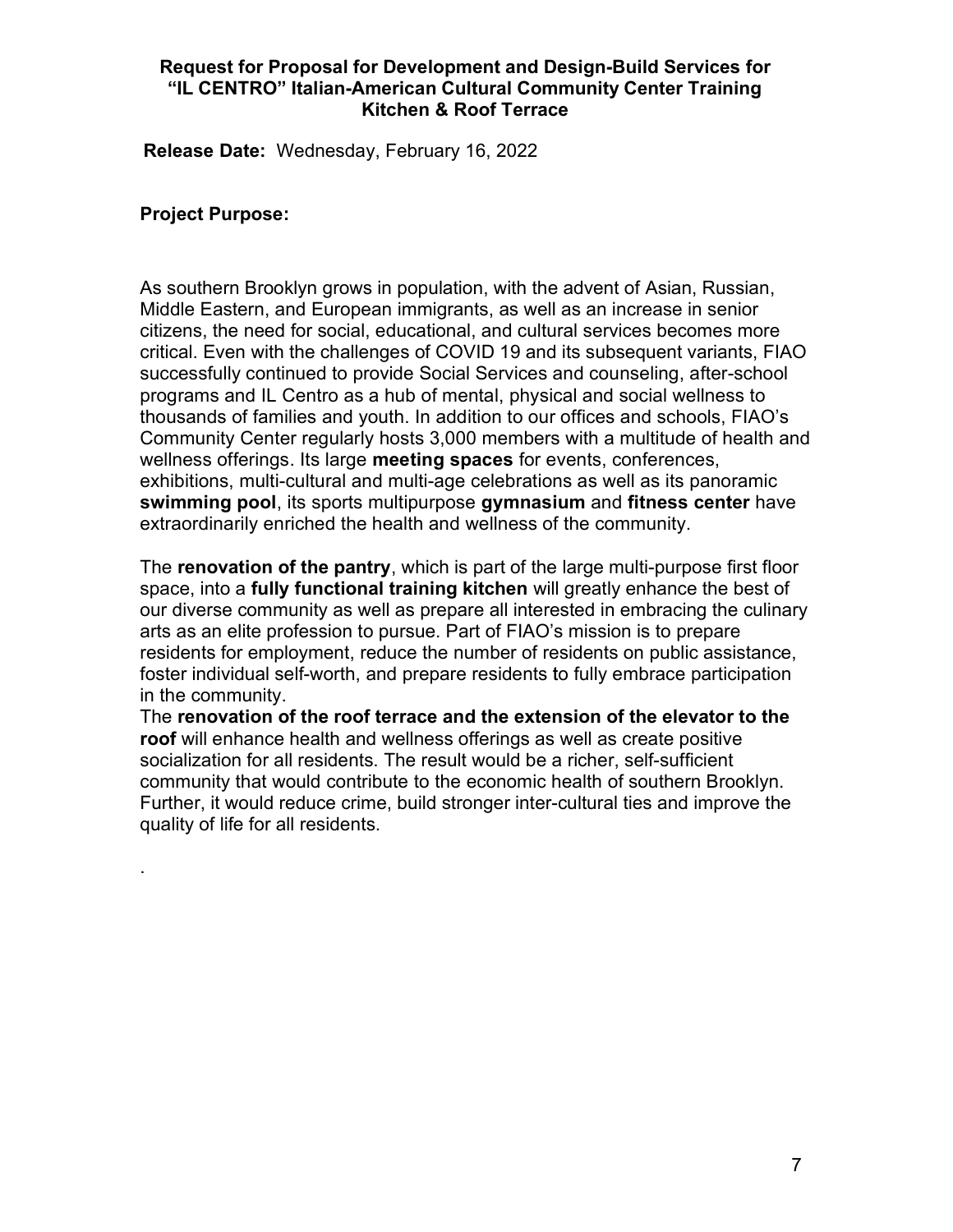# Release Date: Wednesday, February 16, 2022

FIAO is seeking an Architectural Firm that is committed to quality, has proven experience in the management and construction of urban community centers and related facilities, capable of bringing innovative approaches to the Project, ensuring timely completion, and is willing to partner with FIAO for the mutual success of the project.

# Project Description:

The project includes the renovation of the kitchen and of the roof terrace with the extension of the elevator to the roof at  $8711 - 18$ <sup>th</sup> Avenue, Brooklyn, NY. The selected Architectural Firm services will include Schematic Design, Design Development, Construction Documentation and Construction Administration for the scope of work noted below. The construction schedule is estimated to be approximately 12 weeks in duration, which is to be finalized by the General Contractor upon Contract Award.

Training Kitchen

- Renovate existing pantry into a more commercial kitchen, for the purpose of providing cooking demonstrations.
- Remove & replace existing finishes and equipment with cleanable surfaces, including new floor, ceiling, and wall finishes, and new commercial grade equipment.
- Provide new electric cooking equipment.
- Provide new motorized shutter or partition to allow kitchen to open to multipurpose room for demonstrations.
- Review locations and potentially relocate double-acting doors.

Roof Terrace / Elevator Extension

- Modify existing roof deck to an occupiable terrace as passive recreation in accordance with the latest building codes.
- Extend the current elevator and shaft to the roof level with doors opening directly to the exterior to provide accessibility to those in a wheelchair.
- Provide a new glass guardrail at the existing parapet to replace the existing steel pipe guardrail with metal mesh infill.
- Provide associated life safety systems for egress as required

The Architectural Firm will engage sub-consultant to provide design services for the following building systems or components: mechanical, plumbing, electrical, structural, vertical transportation, landscape design, kitchen design, and expediting.

# Budget:

The budget is currently \$1 million. This budget is all-inclusive.

#### Anticipated Schedule:

The desired Design start is April 1, 22 with completion May 30, 2022. The desired Construction start is July 1, 22 with completion August 31, 2022.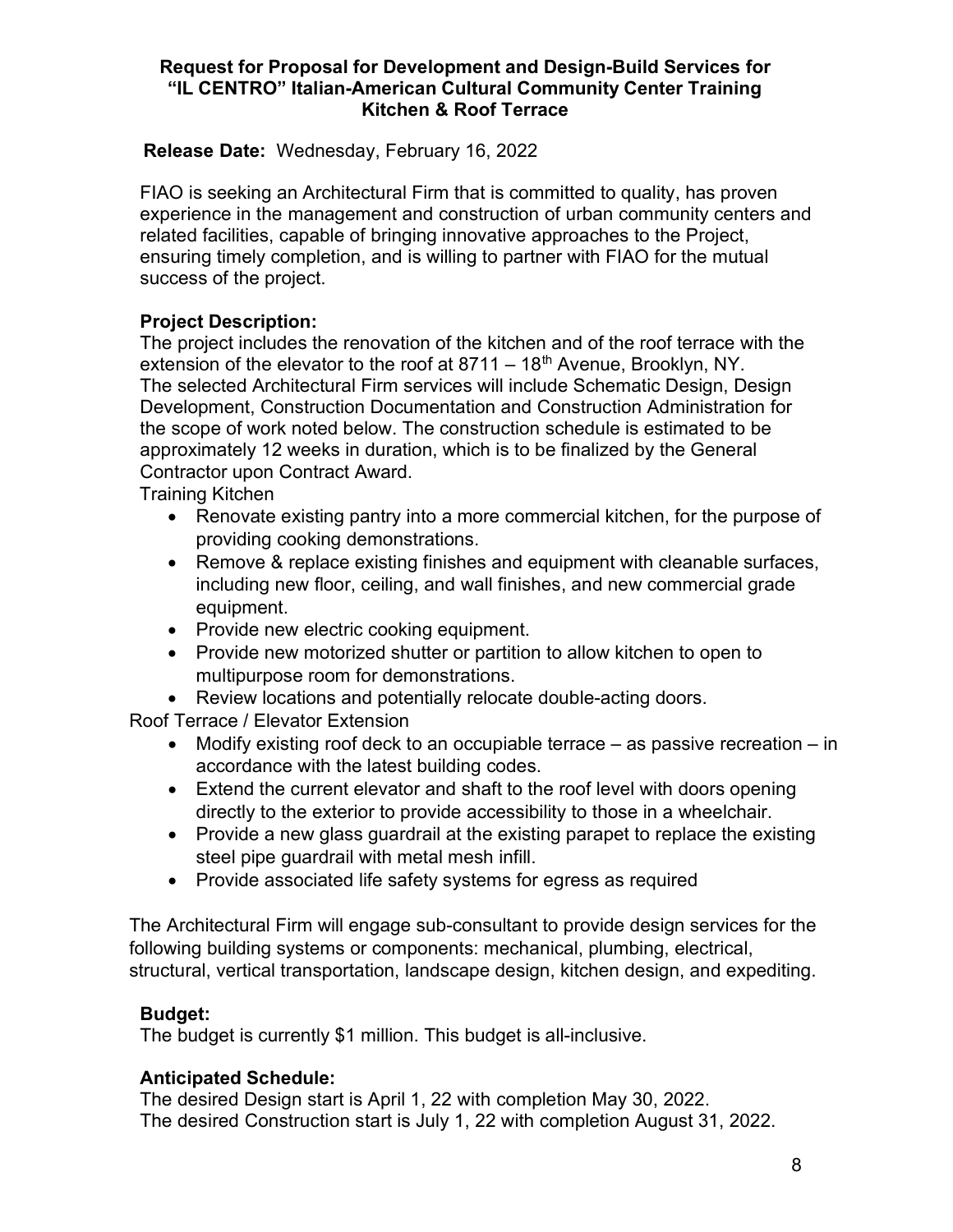Release Date: Wednesday, February 16, 2022

# Scope of Services:

The Proposer must demonstrate the capacity and experience to execute the following services:

Pre-Design and Pre-Construction Phase

- Introduction of key team members, including each party's primary contact and the person authorized to make decisions.
- Develop a major milestone schedule (Gantt chart).
- Prepare and submit all required documents related to Zoning and Permitting.
- Complete the design process and produce construction documents
- Develop a provisional construction Critical Path Method (CPM) schedule indicating methods and sequencing of construction.
- Develop requirements for safety, quality assurance, and schedule adherence.
- Perform a "constructability" review of the construction documents.
- Perform maintainability review of the construction documents.
- Provide detailed construction cost estimates to achieve the budget.
- Develop construction budget to be maintained throughout construction.

Schematic Design

- Floor Plans
- Interior/exterior elevations
- Sketches/vignettes of special areas
- Preliminary finish palette
- Preliminary ceiling and lighting plan
- Preliminary furnishings/look & feel.
- Sketch renderings (up to 4) to convey design intent
- One final schematic package

Design Development

- Architectural treatments, including materials palettes, millwork, and color selections.
- Floor plans and furniture plans
- Reflected ceiling plans
- Interior elevations and sketches as required to communicate design intent
- Details of key design elements as required to communicate design intent
- Final materials and finishes
- Coordination with Client's engineering and other consultants
- One final Design Development package

Construction Documents

• Floor Plans and schedules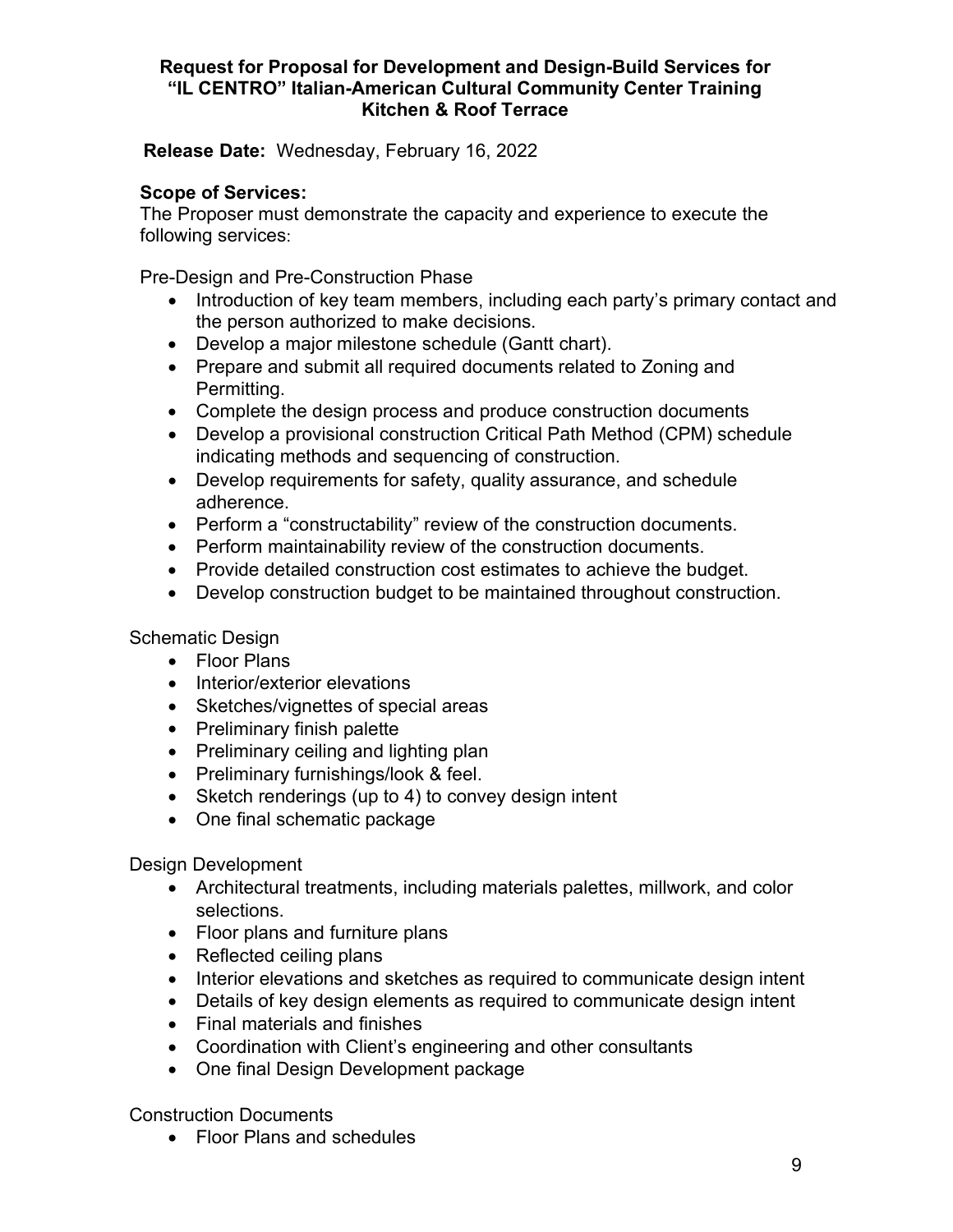# Release Date: Wednesday, February 16, 2022

- Interior elevations and building sections as required
- Enlarge plans and elevations of special areas where necessary
- Reflected ceiling plans
- Power and communication (outlet) plans
- Finish plans and schedules.
- Design details
- Code required signage standards.
- Project Manual, including General and Supplementary Conditions, General Requirements, and Technical Specifications.
- Engineering drawings of systems included in Architect's scope of services ( prepared by Architect's consultants) and coordination with Client's engineering and other consultants.
- One Permit set
- One Bid Set.

# Implementation

# Bidding and Award Phase

- Arrange bid packages.
- Develop requirements to assure time, cost, and quality control during construction.
- Provide a provisional construction schedule (CPM) for issuance with bid packages.
- Identify bidders and generate bidder documents.
- Schedule and conduct pre-bid conferences.
- Advertise and distribute bidding documents.
- Monitor bidder activity.
- Review and analyze bids.
- Award bids.
- Update construction schedule.

# Construction Phase.

- Establish and maintain coordinating procedures
- Develop and maintain a detailed schedule (CPM) including delivery, approvals, inspection, testing, construction, and occupancy.
- Prepare and submit change order documentation for approval of FIAO.
- Maintain a system for review and approval of shop drawings.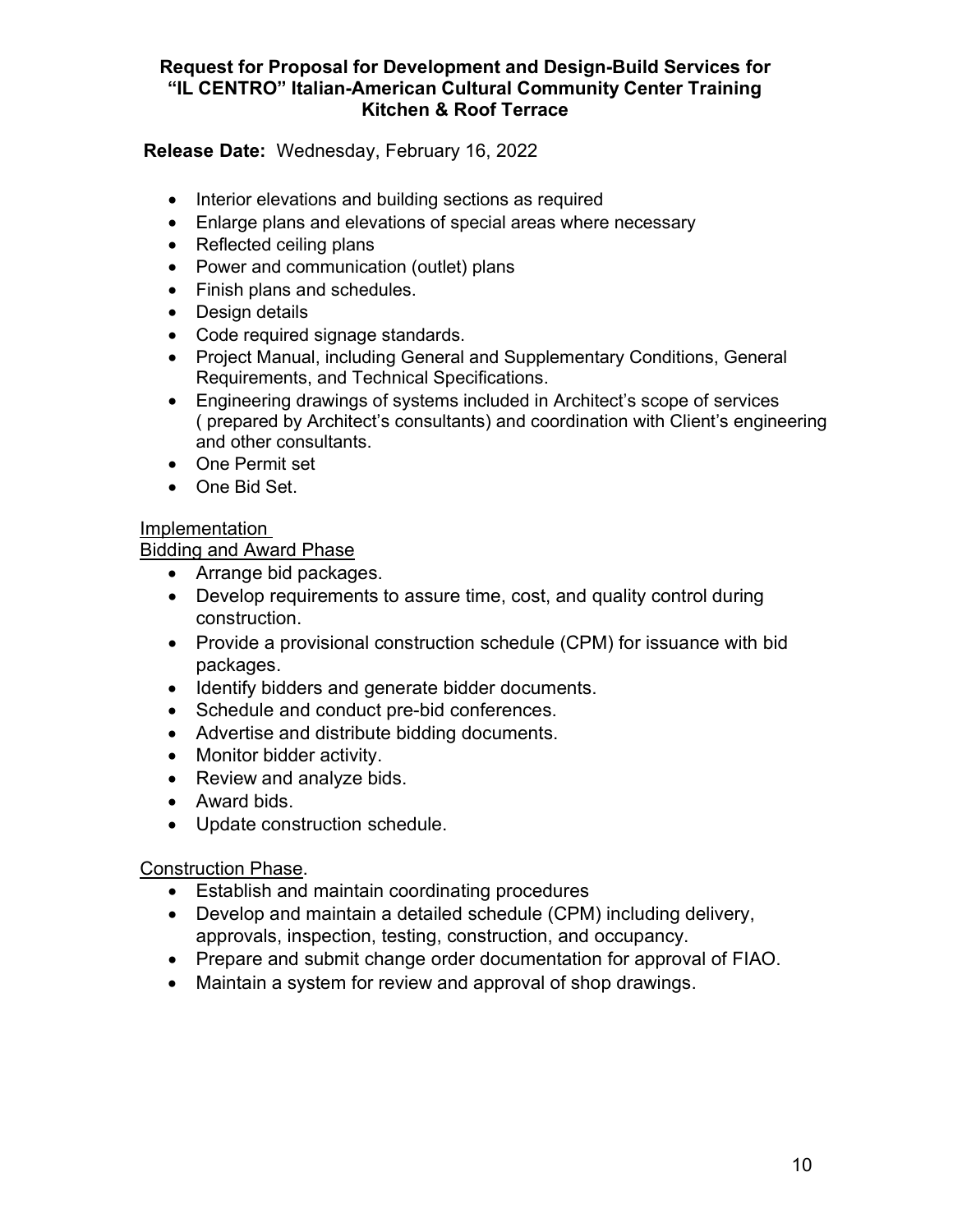Release Date: Wednesday, February 16, 2022

- Maintain records and submit bi-weekly reports and formal monthly reports to FIAO.
- Maintain quality control and ensure conformity to plans.
- Provide cost control through progress payment review and verifications according to the approved schedule and contract amounts.
- Coordinate and provide post-completion activities, including the assembly of guarantees, manuals, closeout documents, training, commissioning, asbuilt, temporary & final certificate of occupancy and FIAO's final acceptance.

Warranty Phase

- Complete, Coordinate and monitor the resolution of remaining "punch-list" items.
- Coordinate, monitor, and resolve all warranty complaints to the satisfaction of FIAO during a one-year general warranty period.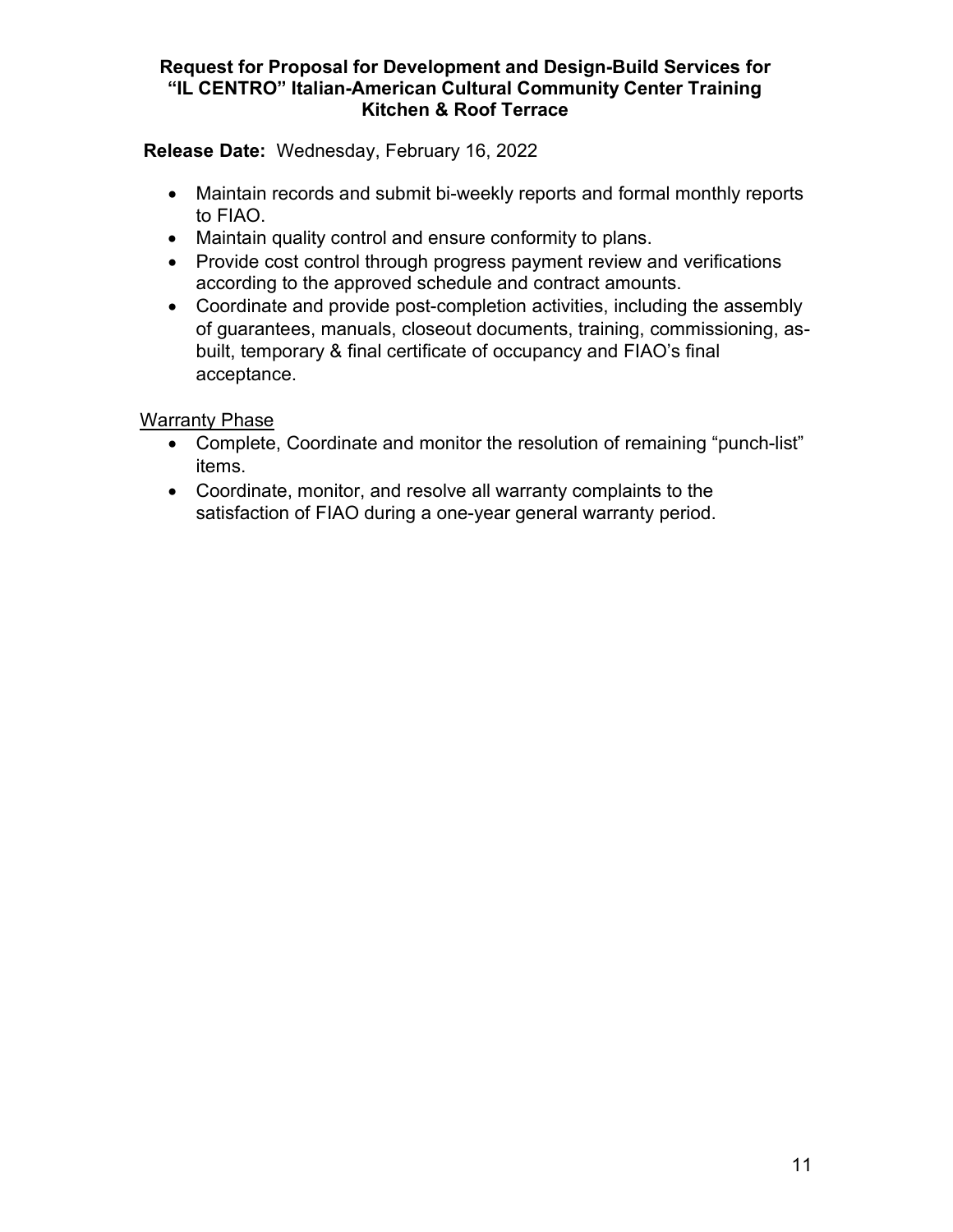Release Date: Wednesday, February 16, 2022

# QUALIFICATION REQUIREMENTS:

In order to be considered qualified; each Proposer shall demonstrate and furnish evidence of the following, to the satisfaction of FIAO. FIAO also has the right to request additional documentation and to supplement information provided by the Proposer.

Submit information in the order listed below. Include only the information requested or directly related to the requested information in each section.

# A Management Summary

- Provide a cover letter indicating the philosophy of your firm in providing the service.
- Identify a single point of contact and appropriate contact information.
- If the Proposer is a joint venture, all major participants shall sign the letter.

# B Team Experience

- List the experience the team has had in the last five years on similar projects.
- Identify the role that members of the proposed team played in each of the referenced projects and the date the projects were completed (identify projects done while with other firms).

# C Key Personnel & Management Structure

- Provide the team's key personnel by position.
- Provide a brief resume on each key member of the team, including the Architect/Engineer of Record and the Construction Manager for each of the professionals.
- Show the organizational chart for this project.
- Describe your Quality Management Plan and define how your firm tracks quality issues throughout the project.

# D Team Qualifications and Organization

- Identify the full name, address, ownership, and brief history of the Design-Build team. If a team including an Architect and General Contractor will provide the services, provide this information for each. Also include an explanation of how the team will enter into the Contract (e.g. Joint Venture) and guaranty the team's performance as a DDB.
- Identify the overall team qualifications to furnish design and construction services for this project. Include LEED certification and examples of LEED certified projects similar to this project.
- Define the technical approach your firm would employ to complete the project.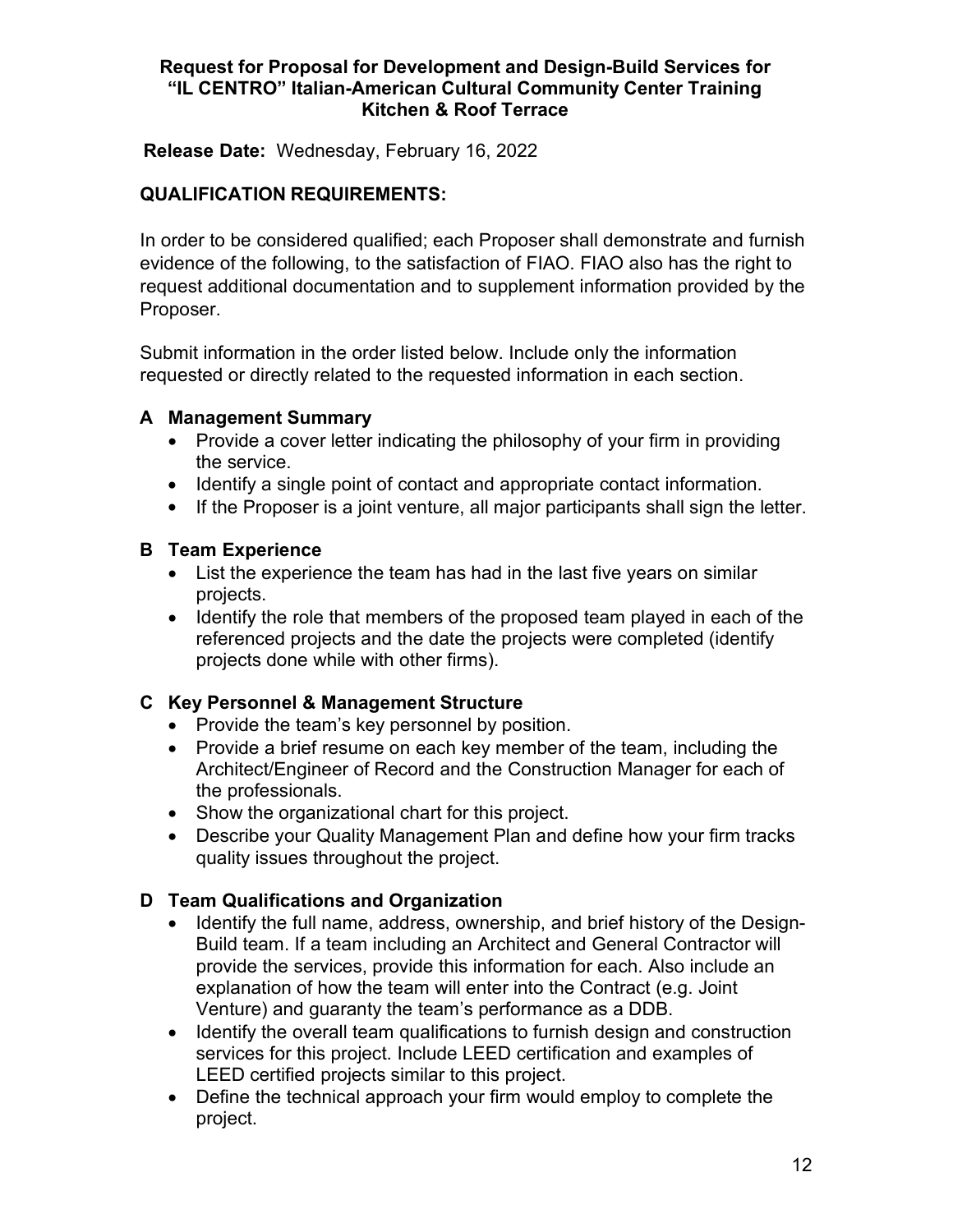Release Date: Wednesday, February 16, 2022

- Define the roles of the major participants throughout the project.
- Identify the size of the firm or if this is a team identify the size of each of the team members. Provide the annual dollar volume of the firm or each of the team members.

# E References

• Provide a listing of all similar projects done within the last five years.

# F Supporting Data

• Include in this section data you think is significant to this project, but not included in any of the above sections.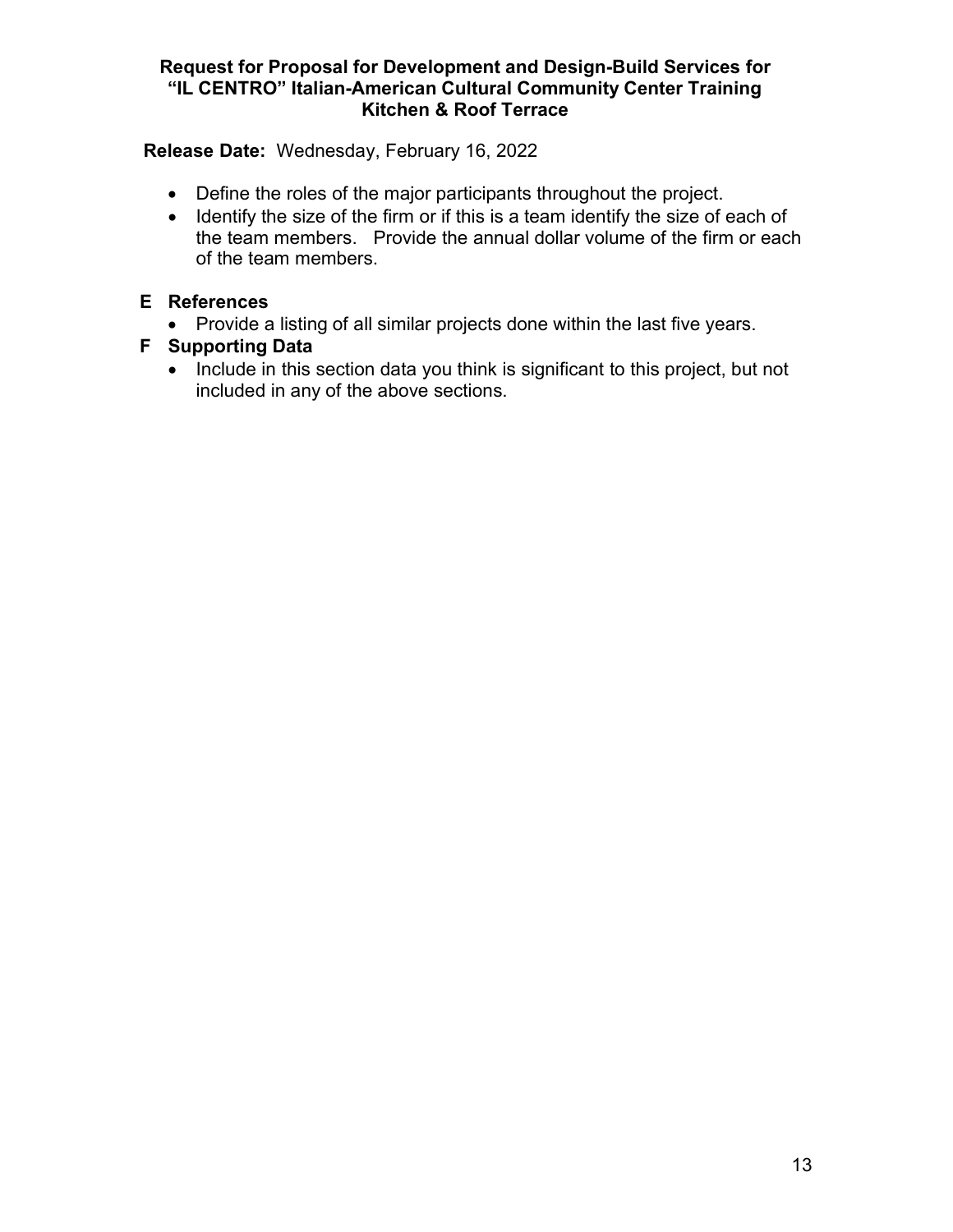Release Date: Wednesday, February 16, 2022

# PROPOSAL CONTENT AND FORMAT

# A Cover Letter

- Provide a transmittal / cover letter on its letterhead (or on the letterhead of one of the Project Team members) that identifies all key Project Team members and relationships. This letter must contain the printed name, affiliation and title of the individual(s) authorized to execute the contract and shall be signed by that individual(s). This letter shall clearly state that this Proposal is currently valid and shall remain valid and irrevocable for at least ninety (90) days from submission. Attached to the transmittal/cover letter the information requested in the section entitled "Qualification Requirements".
- Include a statement declaring the Proposer's intent to enter into a Contract with FIAO to deliver the project in the event the Proposer is ultimately selected for award.

# B Methodology / Business Plan

- Provide a description of how the project is to be accomplished, listing the tasks and sub-tasks with sufficient detail to show the team's understanding of the process.
- Define the roles of the Construction Manager during the design phases and the Architects/Engineers during the construction phases.
- Describe the technology that will be employed to keep the team members and owner informed.
- Identify the quality control process and responsible party throughout the project.

# C Schedule

- Provide a schedule showing major tasks, milestones for design and construction, review dates, submittal dates, and other key dates, as well as estimated completion date.
- Discuss the schedule, critical dates and situations that may delay the schedule and controls to assure the schedule is maintained.

# D Development and Design-Build Team – including subcontractors

- List key individuals who will be used on this project. Indicate the availability of the Project Manager and other proposed team members.
- Provide an organizational chart including A/E, any consultants, construction manager and major subcontractors.
- Include a brief resume for all key individuals (even if submitted with the Qualifications Submittal).
- Identify litigation that any team member is currently involved in or has been involved in within the last 3 years.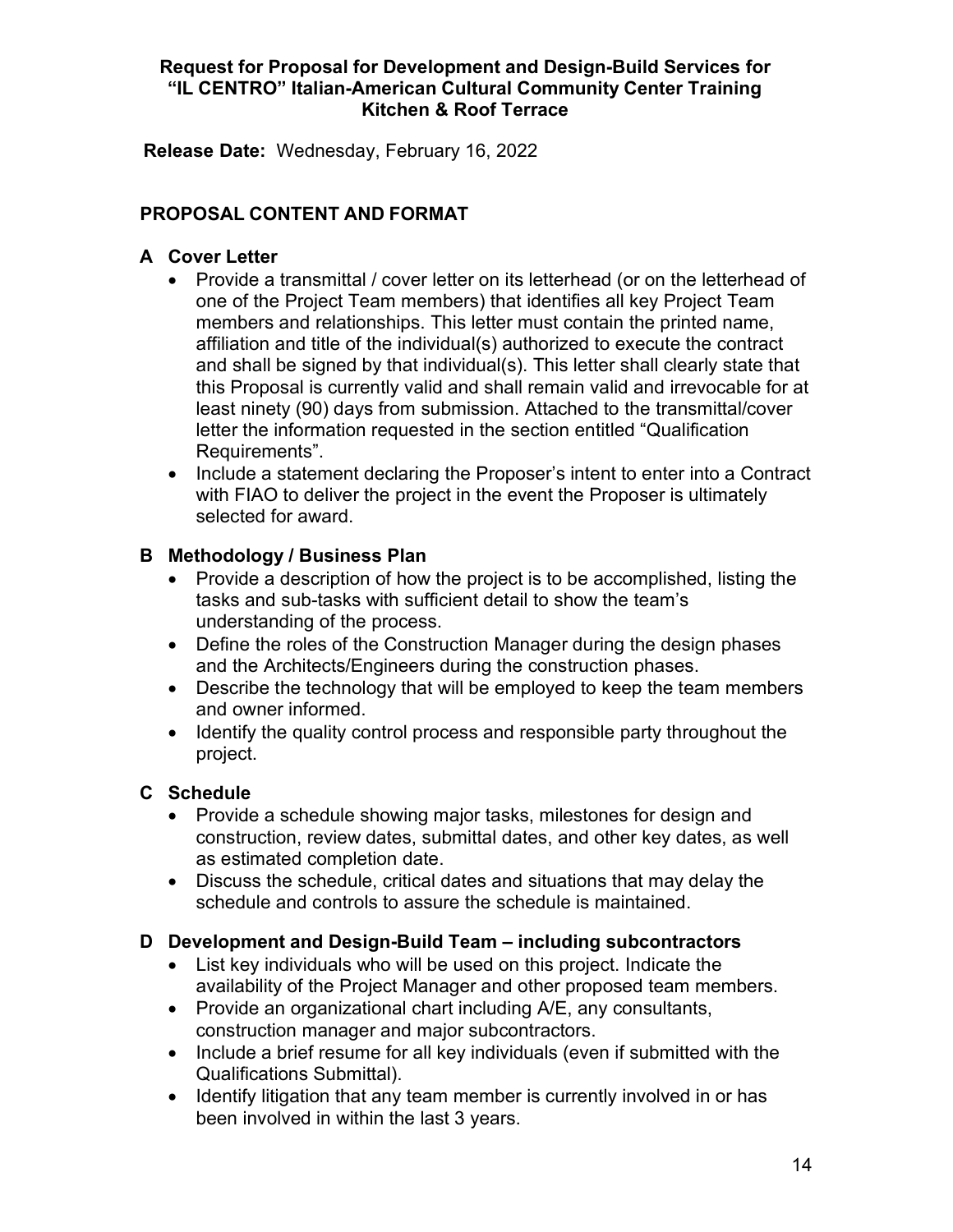Release Date: Wednesday, February 16, 2022

Provide information on M/WMBE (minority) participation provisions.

# E Design

- Two (2) or more perspective views or artistic renderings of the concept.
- Provide well-developed Schematic Design documents. The documents should include a site plan with utilities, landscaping, floor plans with major dimensions, sf areas, sections showing heights and construction, engineering drawings showing all major systems and components.
- Provide outline specifications defining construction materials and systems, including manufacturer and/or quality standard where applicable. Define the finishes for all spaces and other information as to fully describe the finished project.
- Identify all long-lead items and provide pre-purchase specifications as necessary.
- Include a validation of the program building functional requirements, showing these requirements and how this design will fulfill these requirements.
- Identify any unique features of the design, measures to provide an energy efficient spaces, and features to enhance the life-cycle costs of the project.

# F Price

- In a separate sealed envelope (with required licensing information) provide the lump sum price to complete the project. Provide a breakdown of the price by scope of services required for design and construction. Utilize the price matrix included in the Appendix (Attachment "D").
- Provide hourly rates for key individuals for additional services not included in the proposed services.

By submitting the Proposal, the Proposer's team acknowledges that they have visited the site, examined all available documents, and have included appropriate responses in the Proposal.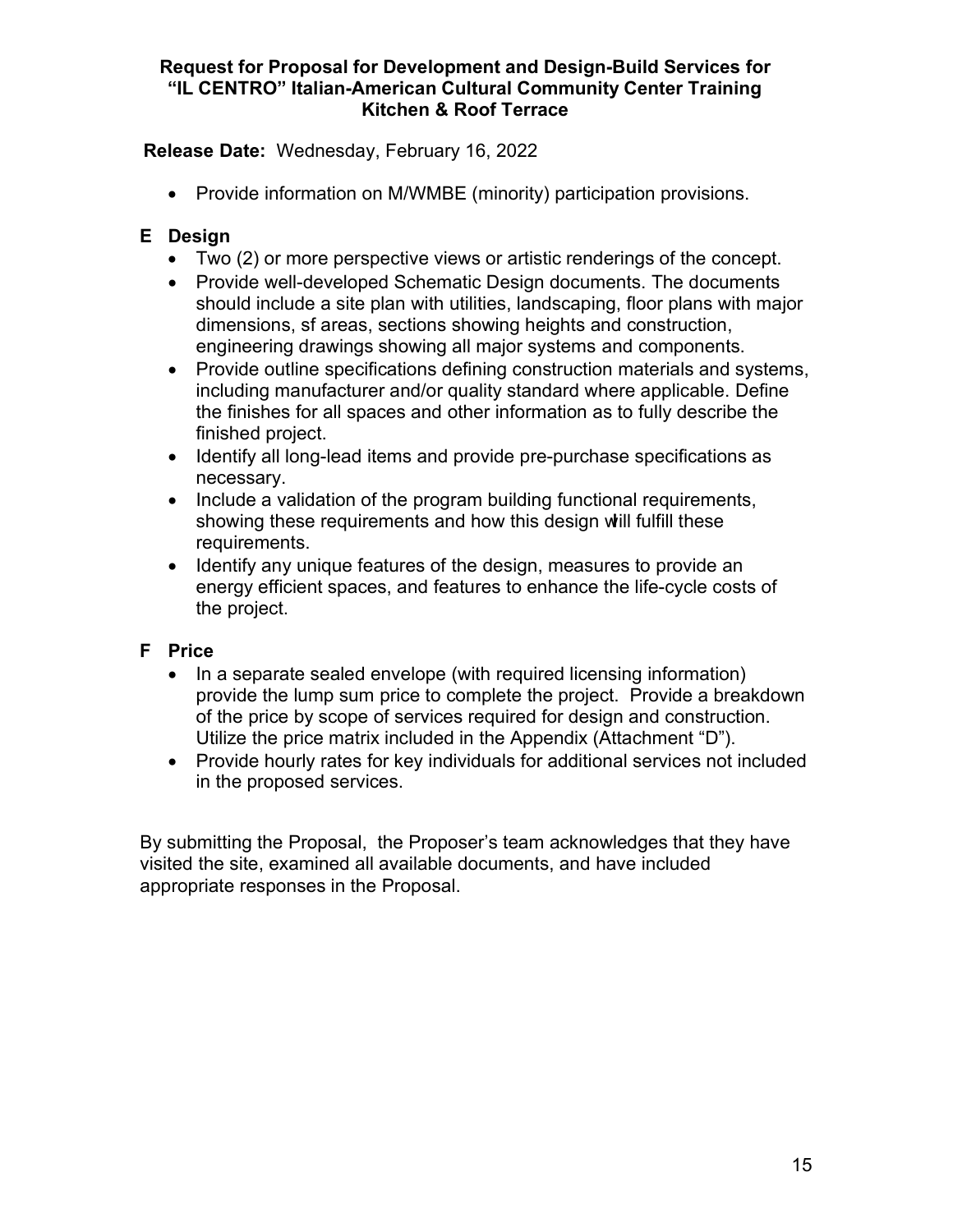Release Date: Wednesday, February 16, 2022

#### PROPOSAL SUBMISSION:

The Proposer shall submit (3) three copies of all documents, except the Lump Sum Price. Submit one copy of the price as described below. Proposal submissions shall be sent to the following address:

FIAO -Federation of Italian American Organizations of Brooklyn, Ltd. 8711 -18th Avenue Brooklyn, NY 11214 ATTN. Rosalisa Licci

Proposals must be signed by the person legally authorized to represent the firm or company, dated, and sealed within an envelope marked "PROPOSAL ENCLOSED" and bear the name of the prospective respondents.

Submit the Lump Sum Price in a separate envelope. Seal the envelope.

The Cover Letter, Methodology / Business Plan, Schedule and the DDB Team information should be submitted in a bound 8½ X 11inch format. Fold-out documents are acceptable.

The Design should be depicted on drawings that should be at least 18 X 24, but not larger than 24 X 36. The drawings should include all appropriate titles, legends, graphic scales, legible notes and dimensions, and related items.

Submit the specifications and the validation of the program in a bound  $8\frac{1}{2}$  X 11 inch format.

#### Submission Date:

The proposals are due by Wednesday, March 16, by 4:30pm. Proposals received after the above-cited time will be considered a late bid and are not acceptable, unless waived by FIAO.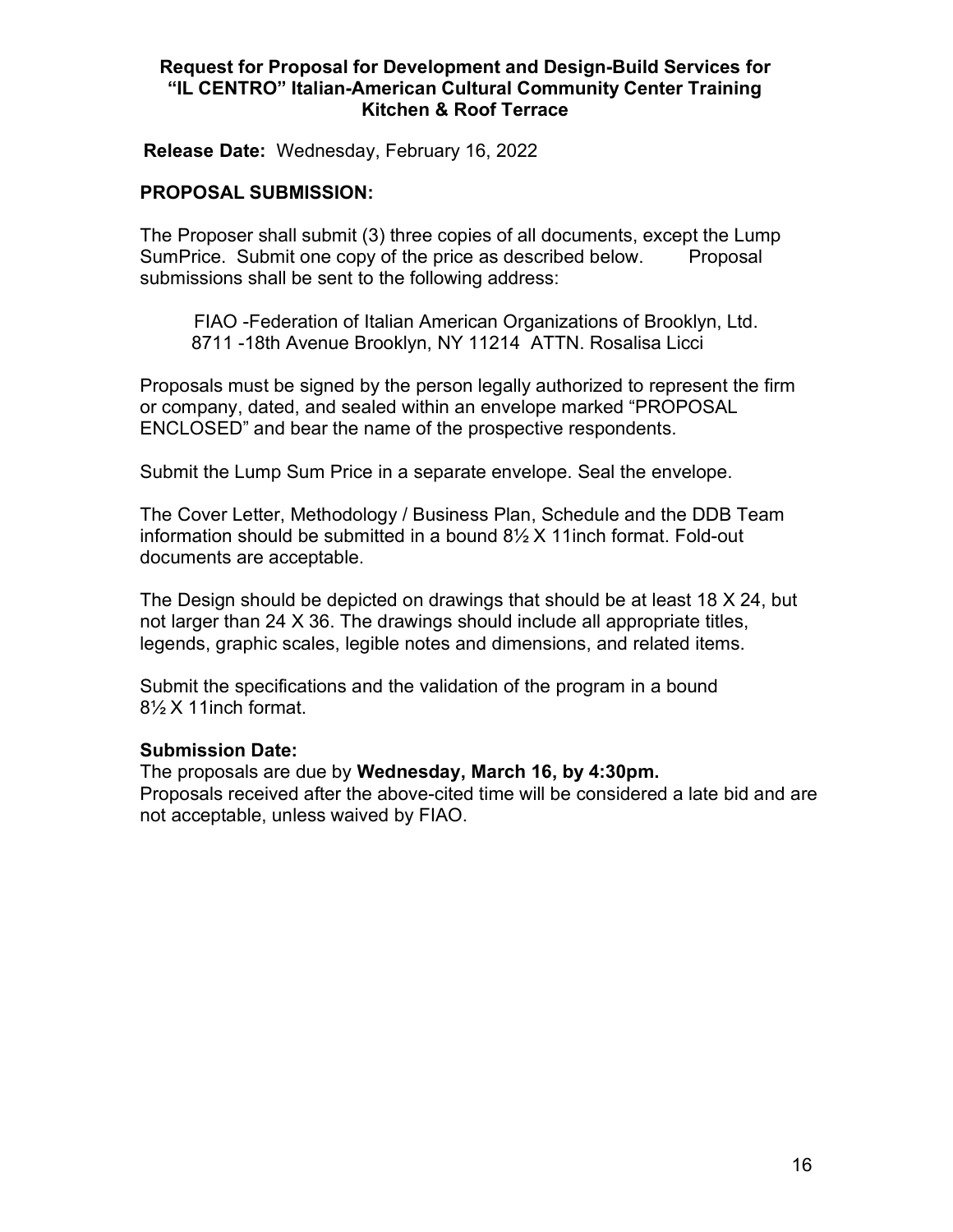Release Date: Wednesday, February 16, 2022

#### Submittal Follow-up:

If FIAO discovers inconsistencies in the submittal or feels a significant question remains after reviewing the submittal they may ask for a written clarification of the issue / question from the Proposer. If a clarification is requested, the Proposer will have 24 hours to deliver the response.

Oral interviews or meetings with the Proposer's team are not anticipated, however if the evaluation team determines significant information could be obtained from interviews, they may request interviews.

It is the responsibility of each respondent to examine this entire RFP, seek clarification in writing, and review its submittal for accuracy before submitting the document. Once the submission deadline has passed, all submissions will be final. FIAO will not request clarification from individual respondents relative to their submission but reserves the right to ask for additional information from all parties who have submitted qualifications.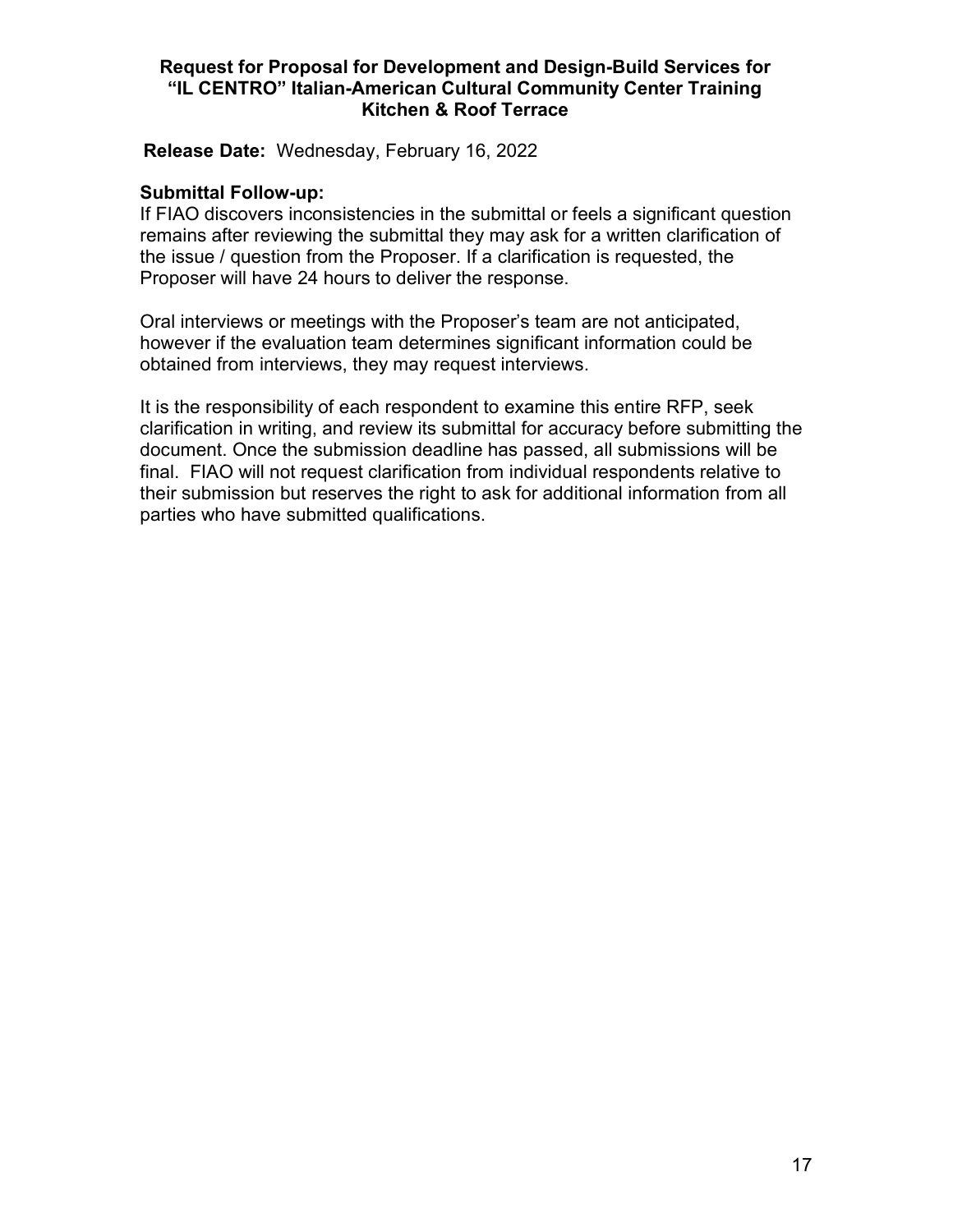Release Date: Wednesday, February 16, 2022

### PROPOSAL EVALUATION PROCESS:

It is FIAO's intent to award a contract for the services of the proposal. All Proposals will remain valid for a period of sixty (60) days. FIAO will evaluate the Proposals in accordance with the evaluation criteria and process described inthis Section.

The approach and process are those applicable to a competitive negotiated procurement whereby, if the selection process runs full course, Technical and Price Proposals are initially evaluated to determine those which are responsive submittals. Then submittals are further evaluated in accordance with preestablished criteria to establish scores for each. Non-price proposal elements will be evaluated, followed by the evaluation of price proposals. Each Proposer may be invited for a private interview and meeting to discuss any aspect of its Proposal and to answer specific questions.

The following criteria will be used by FIAO to evaluate Proposers who have met the requisite qualifications:

- Cover Letter
- Methodology / Business Plan
- Schedule
- Development
- Design
- Price

For each Proposal, numerical scores based upon the pre-established criteria will be established for each of the Technical Factors, taking into account the content, quality and completeness of the materials submitted. The numerical scores for the Technical Factors will then be summed to establish a total Technical Rating for each Proposal.

Discussions and negotiations will be held with those Proposers. The RFP, its Attachments and/or Contract may be revised via addenda; and a call for revised or Best and Final Offers ("BAFOs") may be issued to Proposers.

FIAO may, however, at any point in the selection process, select a Proposer for Contract award without further discussions and negotiations or issuing a call for BAFOs, or may reject all Proposals. If an award is made, the selected DDB would be the Proposer whose Proposal was found to be most advantageous to FIAO, based on price and the other evaluation factors considered.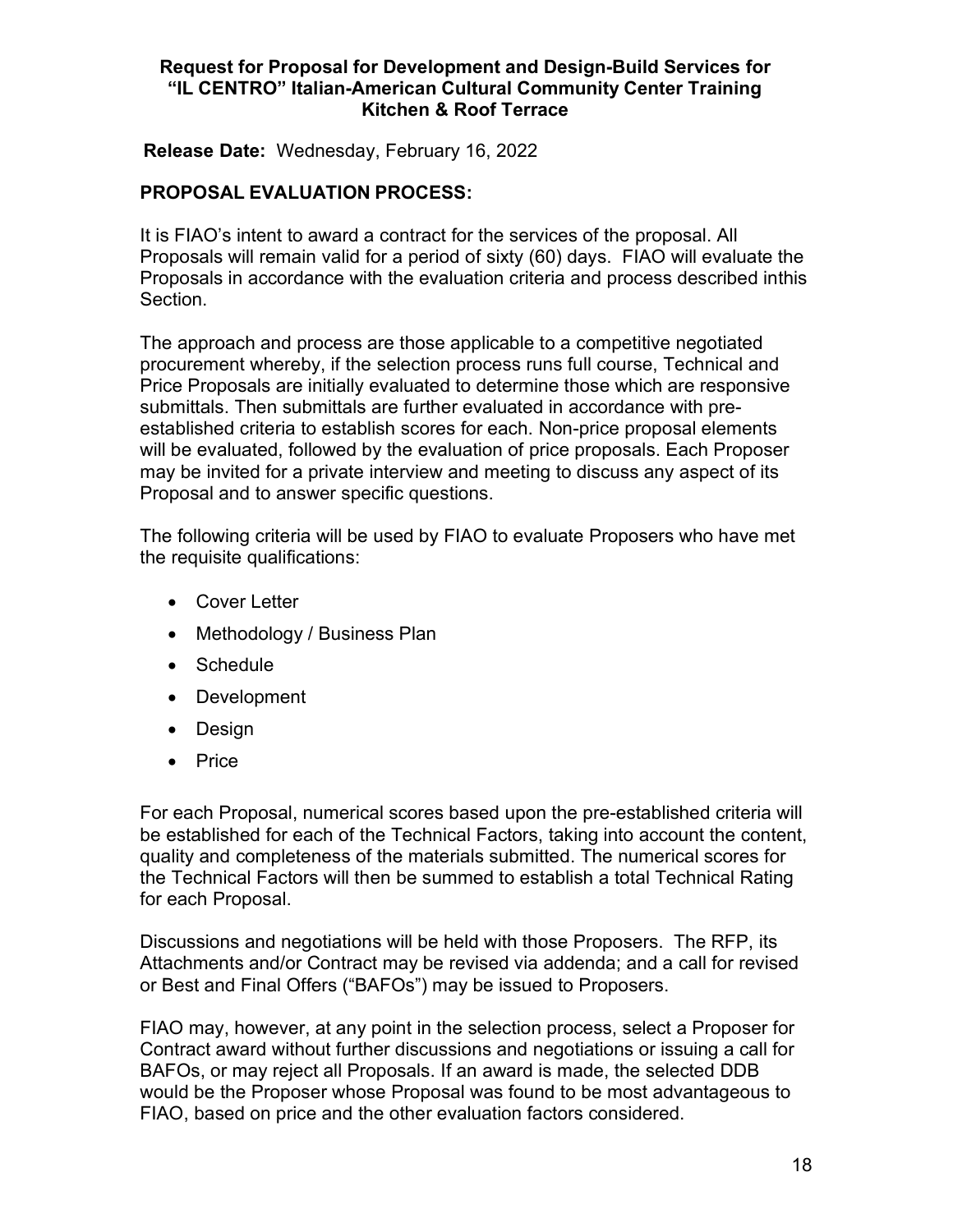#### Release Date: Wednesday, February 16, 2022

If FIAO believes that, with some modifications or clarifications, certain marginal Proposals could reasonably be expected to fall within the competitive range, FIAO may decide, in its sole and absolute discretion, to solicit such modifications and clarifications.

FIAO reserves the right, in its sole and absolute discretion, to establish the criteria for defining the competitive range and determining which Proposers, if any, will be excluded for further consideration. Each Proposer may be invited for a private interview and meeting to discuss any aspect of its Proposal and to answer specific questions posed in advance in writing and/or orally.

FIAO shall have the right, in its sole and absolute discretion, to award the Contract to the Proposer who, in their opinion, could perform the Work in the best interests of the FIAO.

Upon the determination of the best proposal the successful DDB team will be notified and contract proceedings initiated.

If, for any reason FIAO and selected DDB are unable to complete the contract process the Owner may consider offering a contract to the next Proposer.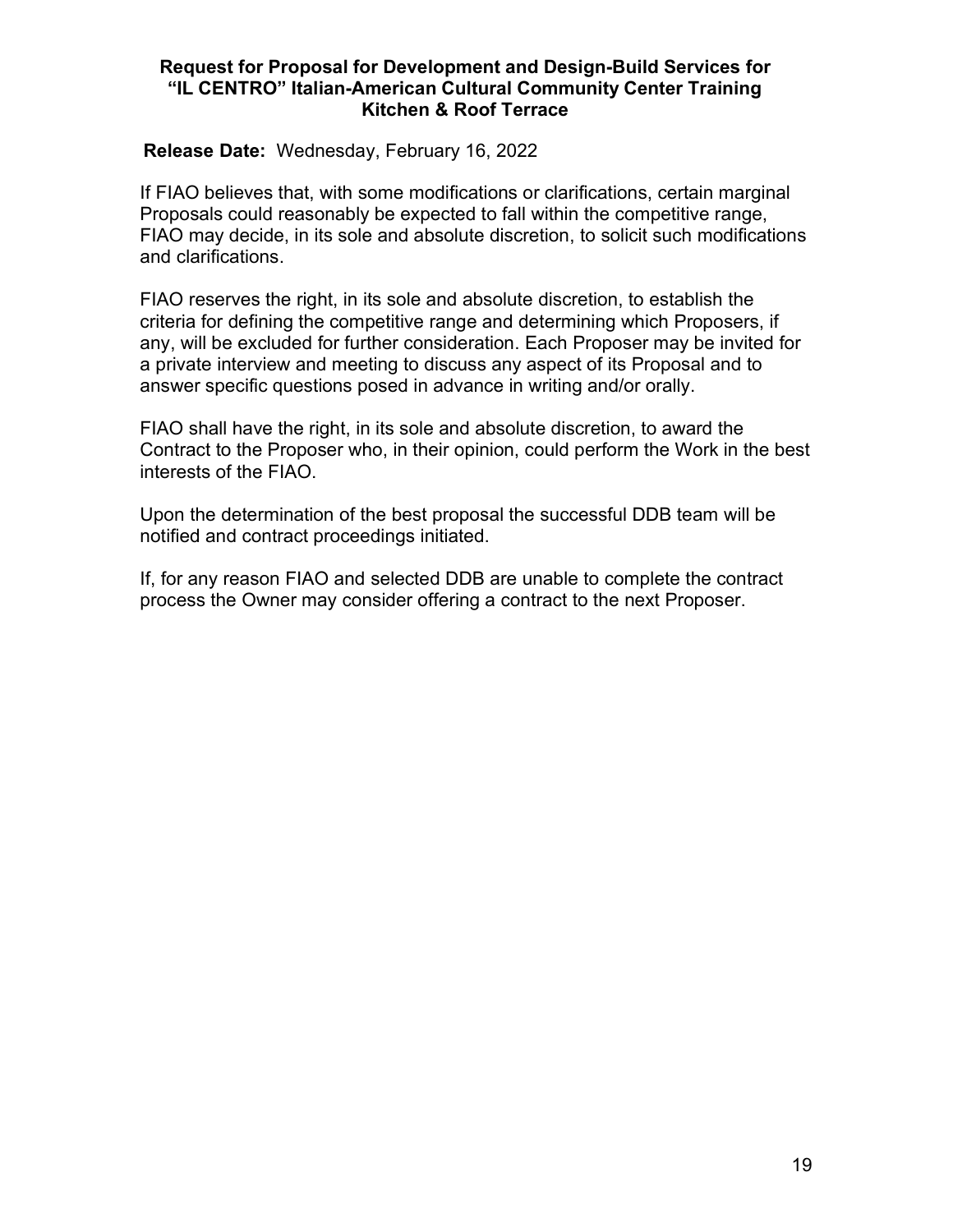Release Date: Wednesday, February 16, 2022

### Insurance Requirements

The entity providing DDB services entering into the contract shall have the insurance coverage as specified in AIA A141-2004, Exhibit A, Article A11, subject to the following modifications and supplementations:

- 1. The DDB entity, rather than the Owner, shall procure the property insurance (builder's risk insurance) specified by section A.11.4.
- 2. The DDB entity shall maintain professional liability insurance to ensure against errors or omissions in design work for the Project in amount of not less than \$2,000,000.00 and with a deductible of no greater than \$100,000.00. Such insurance shall either be on an occurrence basis and kept in force for occurrences arising at any time on the Project or on a claim made basis and kept in force for no less than five years after final completion.
- 3. The DDB entity shall maintain a least the following minimum limits of coverage:
	- a. Worker's Compensation:
		- i. State --------------------------------- Statutory
		- ii. Applicable Federal --------------- Statutory
		- iii. Employer's Liability -------------- \$100,000, Each Accident
			- \$500,000, Disease, Policy Limit

\$100,000, Disease, Each Employee

- iv. Benefits Required by Union Labor Contracts as applicable
- b. Comprehensive General Liability (including Protective; Products and Completed Operations; Broad Form Property Damage):
	- i. Bodily Injury and Property Damages:

\$1,000,000 Each Occurrence, \$2,000,000 Aggregate Policy shall be endorsed to have General Aggregate apply to the project only.

- ii. Products and Completed Operations Insurance shall be maintained for a minimum period of five years after final payment, and the DBB entity shall continue to provide evidence of such coverage to the Owner on an annual basis during the aforementioned period.
- iii. Property Damage Liability Insurance shall include coverage for the following hazards:
	- 1. X (explosion)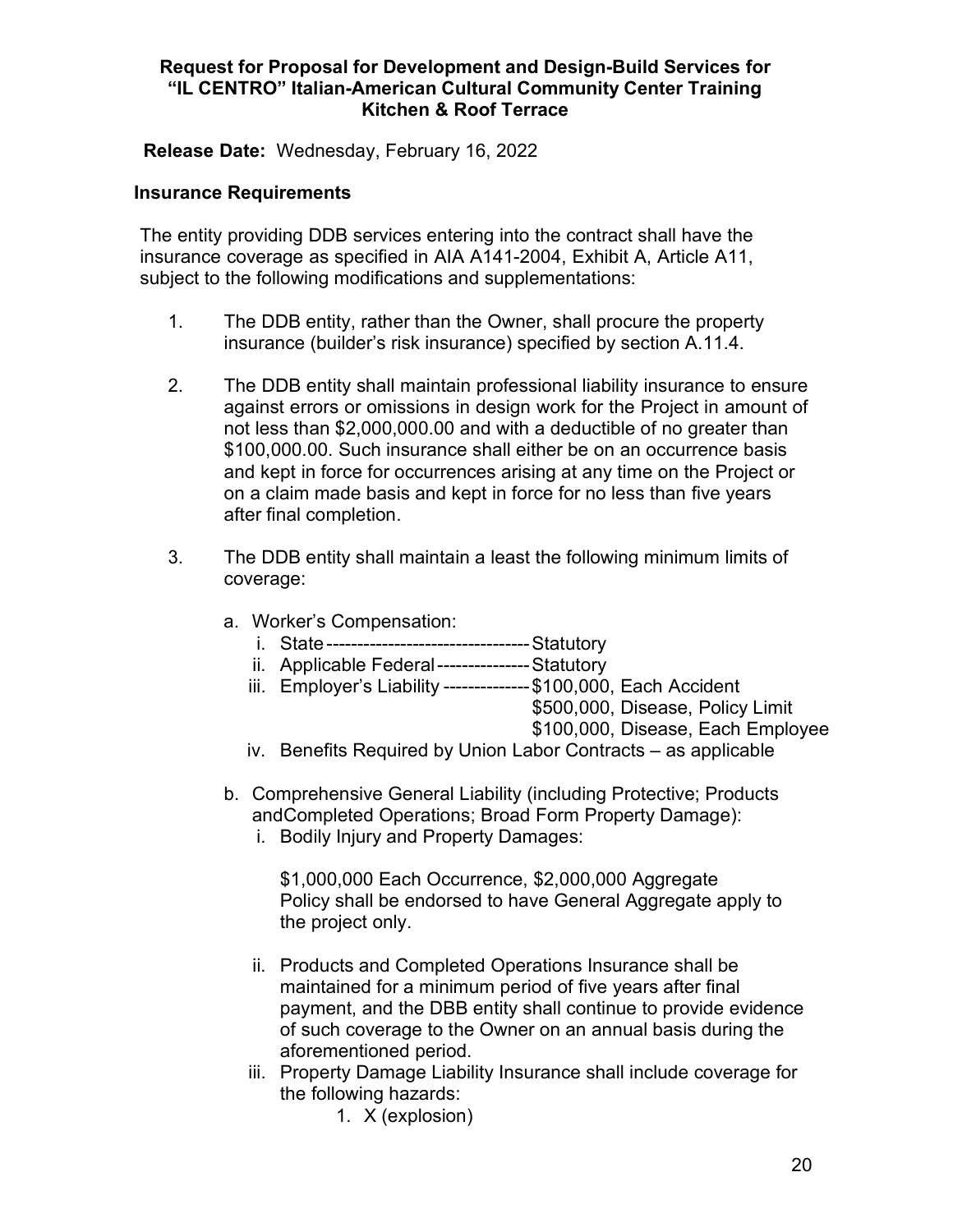Release Date: Wednesday, February 16, 2022

- 2. C (collapse)
- 3. U (underground)
- iv. Contractual Liability (Hold Harmless Coverage):
	- 1. Bodily Injury and Property Damage Combined: \$1,000,000---Each Occurrence, \$2,000,000 P.D. Aggregate
	- v. Personal Injury, with Employment Exclusion deleted: \$1,000,000---Aggregate
- c. Comprehensive Automobile Liability (owned, non-owned, hired):
	- i. Bodily Injury and Property Damage Combined: (CSL Combined Single Limit) \$1,000,000 CSL, Each Person, Each Accident, Each **Occurrence**
- d. Umbrella Excess Liability, \$5 million over primary, \$10 thousand retention.